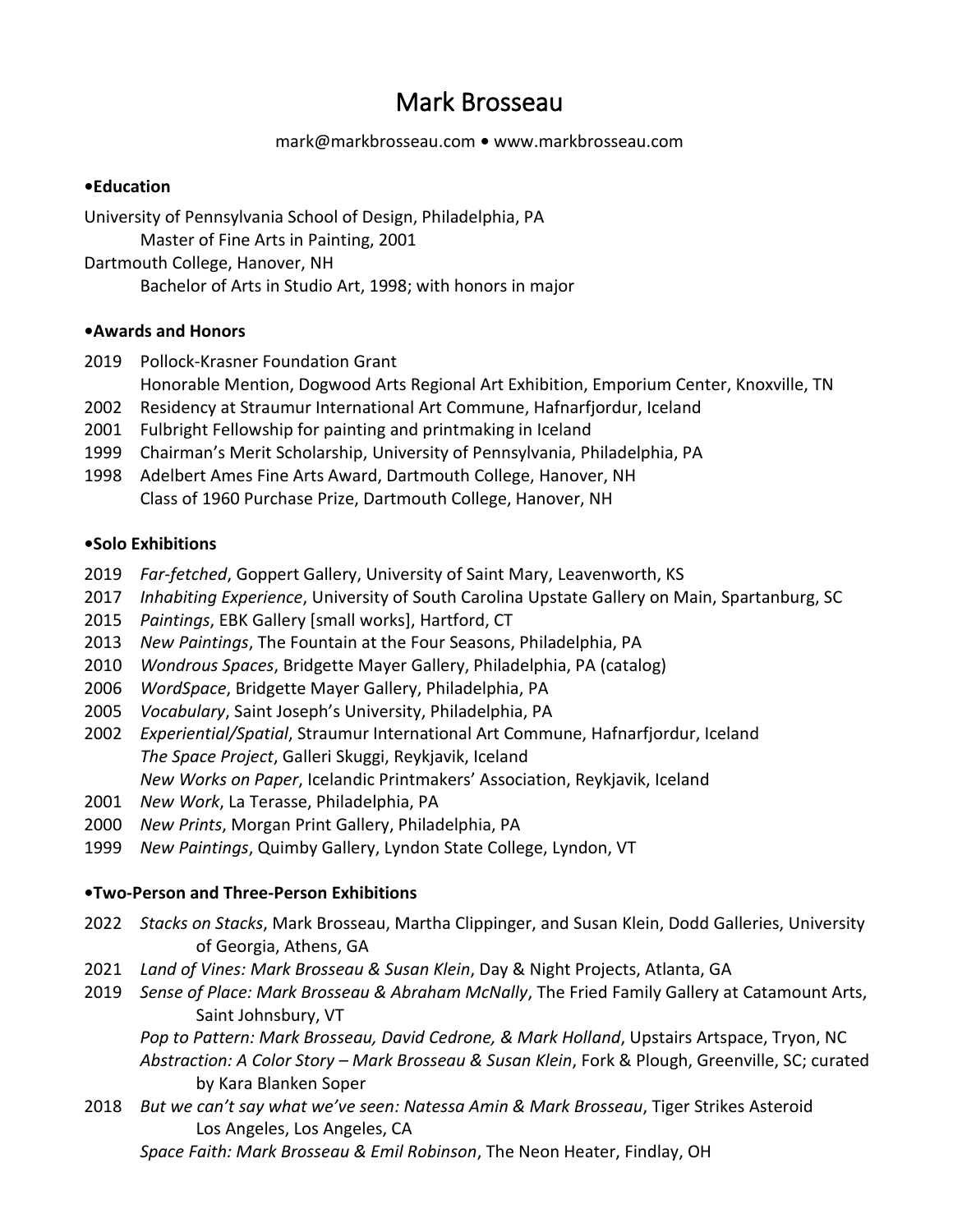#### **(Two-Person and Three-Person Exhibitions continued)**

- 2017 *Eyes Like Enemies: Mark Brosseau & Brian Edmonds*, East Side Project Space, Nashville, TN; curated by Jodi Hays
- 2016 *Repeater: Mark Brosseau, Meg Lipke, and Lee Arnold*, Tiger Strikes Asteroid Philadelphia, Philadelphia, PA; curated by Kelsey Halliday Johnson

#### **•Group Exhibitions**

- 2022 *alter – object*, Tiger Strikes Asteroid Greenville, Greenville, SC, curated by Kara Blanken Soper
- 2021 *It feels like the first time*, Mana Contemporary, Chicago, IL *Distant Neighbors*, Eckert Art Gallery, Millersville University, Millersville, PA
- 2020 *The Shape of Things*, 701CCA, Columbia, SC
- 2019 *Ornament: Ho Hum All Ye Faithful*, BravinLee Programs, New York, NY *Berlin LA Connect*, HilbertRaum, Berlin, Germany *Dogwood Arts Regional Art Exhibition*, Emporium Center, Knoxville, TN; juried by Brian Jobe *Your Plus-One*, Mount Airy Contemporary, Philadelphia, PA *Inquiry: Investigation through Abstraction*, Meyers Gallery, University of Cincinnati, Cincinnati, OH

*The Idiosyncratic Pencil Revisited*, Harper Gallery, Presbyterian College, Clinton SC

- 2018 *Studio Rigour*, Schmidt/Dean Gallery, Cherry Hill, NJ *Formerly Philly*, University City Arts League, Philadelphia, PA *Faculty Exhibition*, Lee Art Gallery, Clemson University, Clemson, SC *Art of the South 2018*, Crosstown Arts, Memphis, TN; juried by Brian Jobe *Flat File One*, Tiger Strikes Asteroid Chicago, Chicago, IL *Member Exhibition*, Greenville Center for Creative Arts, Greenville, SC *Flat Out Under Pressure 2018*, Metropolitan Arts Council, Greenville, SC *Four Pillars, Full Circle*, Gross McCleaf Gallery, Philadelphia, PA *Artists of the Upstate 2018*, Artisphere, Greenville, SC *The Idiosyncratic Pencil*, Harper Gallery, Presbyterian College, Clinton SC
- 2017 *Tiger Strikes Austin*, ICOSA, Austin, TX *Dress Rehearsal*, Tiger Strikes Asteroid Los Angeles, Los Angeles, CA *THE COLLECTIVISTS*, Brand Library and Art Center, Glendale, CA; curated by Kara Tomé *Introductions 2017*, Trestle Gallery, Brooklyn, NY; juried by Julie Torres

# 2016 *Hues Muse: Mark Brosseau, Lisa Haskell, Clint Jukkala, and Anne Schaefer*, Mount Airy Contemporary, Philadelphia, PA

*75th Woodmere Annual: The Condition of Place*, Woodmere Art Museum, Philadelphia, PA; juried by Odili Donald Odita

*Lost in Transit*, SOIL, Seattle, WA

- *Momenta Art Spring Benefit*, Momenta Art, New York, NY
- 2015 *Walk the Line: Mark Brosseau, Lucy Mink Covello, Clint Jukkala, Brooke Moyse, and Enrico Riley*, Pagus Projects, Norristown, PA
	- *Tiger Strikes Asteroid*, Payne Gallery, Moravian College, Bethlehem, PA
	- *5 Artists Respond to Reichenbachia*, Ware Center, Millersville University, Millersville, PA
	- *Little Hand*, Drawing Rooms, Jersey City, NJ
	- *Vision*, Concepto Hudson, Hudson, NY
	- *Other Selections: Local Artists Respond to the Museum Collection*, The Center for Art in Wood, Philadelphia, PA
	- *Nor'Easter*, New Britain Museum of American Art, New Britain, CT; juried by Sharon Butler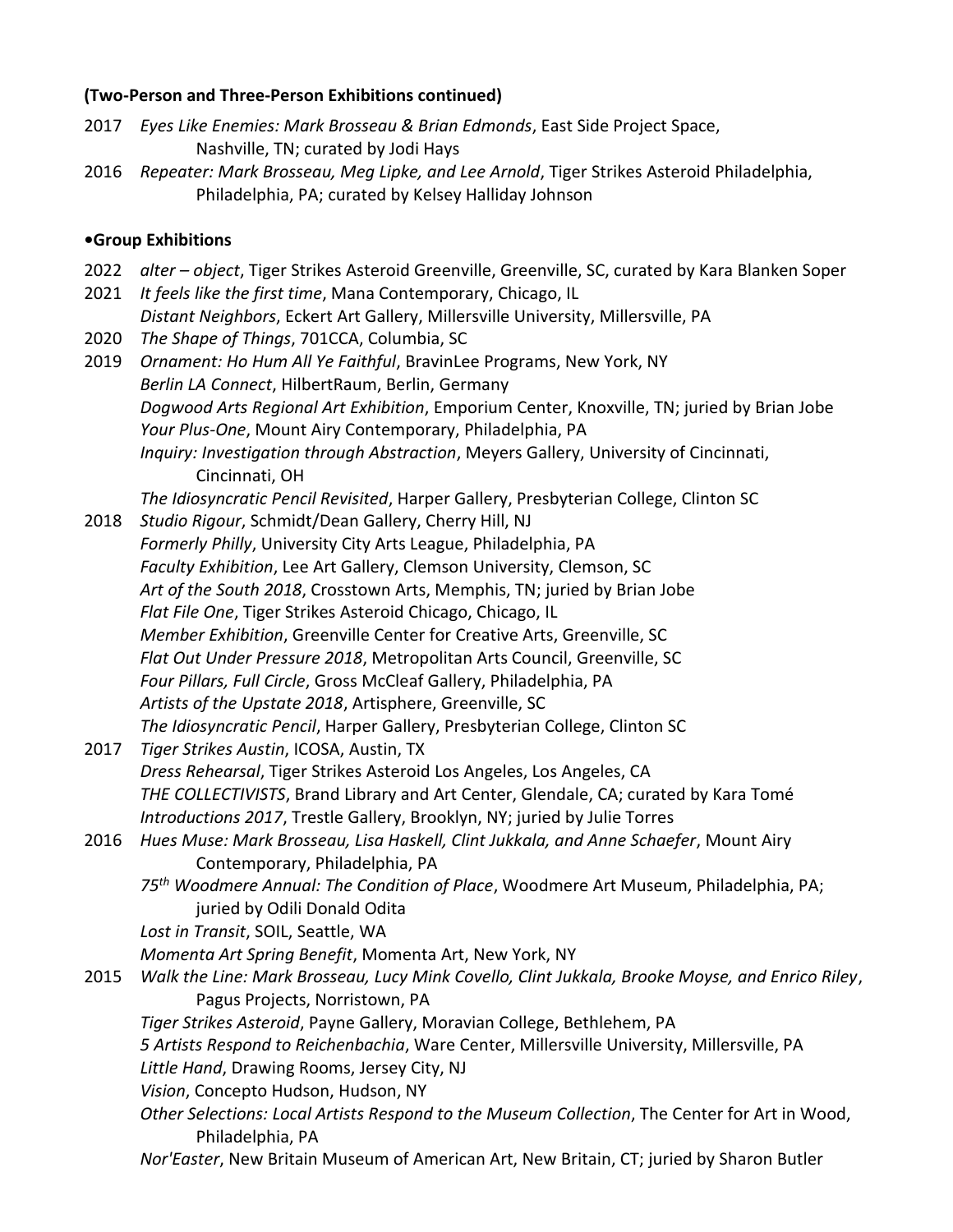#### **(Group Exhibitions continued)**

2015 *Dartmouth Alumni in the Arts Biennial Exhibitions*, Hopkins Center, Dartmouth College, Hanover, NH 2014 *Here, In This Place*, Mist Gallery, Richmond, VA (online) *Painting Now: A Contemporary Painting Exhibition*, Florence Quater Gallery, Southwest University of Visual Arts, Tuscon, AZ *Color: Imagined and Observed*, Andrews Gallery, The College of William and Mary, Williamsburg, VA; curated by Nicole McCormick Santiago 2013 *Benefit Exhibition for Ballet X*, Bridgette Mayer Gallery, Philadelphia, PA 2012 *Recent Acquisitions*, Art Bank Gallery, United States Department of State, Washington, DC *Summer Pop Up Gallery*, Michael Ryan Architects, Loveladies, NJ 2012 *Faculty Exhibition,* Southeastern Louisiana University Contemporary Art Gallery, Southeastern Louisiana University, Hammond, LA 2011 *Delta Mouth Literature & Arts Festival*, Ephemeral Gallery, Baton Rouge, LA 2010 *Philadelphia Painters*, The Painting Center, New York, NY; curated by Matthew Farina (catalog) *PennDesign Alumni Print Exhibition*, Bahdeebahdu, Philadelphia, PA *Benefit Show for* Ready, Willing, and Able, Bridgette Mayer Gallery, Philadelphia, PA 2009 *Benefit Show for* Back on My Feet, Bridgette Mayer Gallery, Philadelphia, PA 2008 *Gallery Group Show*, Bridgette Mayer Gallery, Philadelphia, PA *Art of the State: Pennsylvania 2008*, The State Museum of Pennsylvania, Harrisburg, PA 2007 *Black & White*, Bridgette Mayer Gallery, Philadelphia, PA *Pattern Disruptive*, Hopkins House Gallery, Collingswood, NJ *Art of the State: Pennsylvania 2007*, The State Museum of Pennsylvania, Harrisburg, PA *From Eye to Eye: A Collaborative Drawing Project*, Bridgette Mayer Gallery, Philadelphia, PA *Young Talent*, Washington Art Association, Washington Depot, CT 2006 *The Red Show*, Bridgette Mayer Gallery, Philadelphia, PA *Firecracker*, Bridgette Mayer Gallery New Hope, New Hope, PA 2006 *Dear Fleisher*, Fleisher Art Memorial, Philadelphia, PA *Color My World*, Bridgette Mayer Gallery New Hope, New Hope, PA *Bridgette Mayer Gallery Group Show*, Tierney Communications, Philadelphia, PA *Sum of All Parts*, Bridgette Mayer Gallery, Philadelphia, PA 2005 *10 x 10 x 10*, Cheltenham Art Center, Cheltenham, PA *Critical Faculties: Teaching with the Hood's Collections*, Hood Museum of Art, Hanover, NH 2004 *Visible Spectrum*, Bridgette Mayer Gallery, Philadelphia, PA *Penn Printmakers*, Burrison Gallery, Philadelphia, PA *Folio 2004*, Graduate Student Center, University of Pennsylvania, Philadelphia, PA 2003 *Urban,* Bridgette Mayer Gallery, Philadelphia, PA *Summer Invitational*, Gross McCleaf Gallery, Philadelphia, PA *MFA Alumni Show*, Kroiz Gallery, Philadelphia, PA 2002 *Friends of Iceland*, traveling to Olafsvik, Akureyri, Reykjavik, and Hofn, Iceland 2001 *Members Exhibition*, Icelandic Printmakers' Association, Reykjavik, Iceland *Thesis 2001*, Horton Gallery, Philadelphia, PA; curated by Matthew Freedman *Folio 2001*, Burrison Gallery, Philadelphia, PA *MFA Thesis Exhibition*, Meyerson Gallery, Philadelphia, PA 2000 *Juried Small Print Exhibition*, Fox Gallery, Philadelphia, PA *New Talent*, Gross McCleaf Gallery, Philadelphia, PA *Folio 2000*, Burrison Gallery, Philadelphia, PA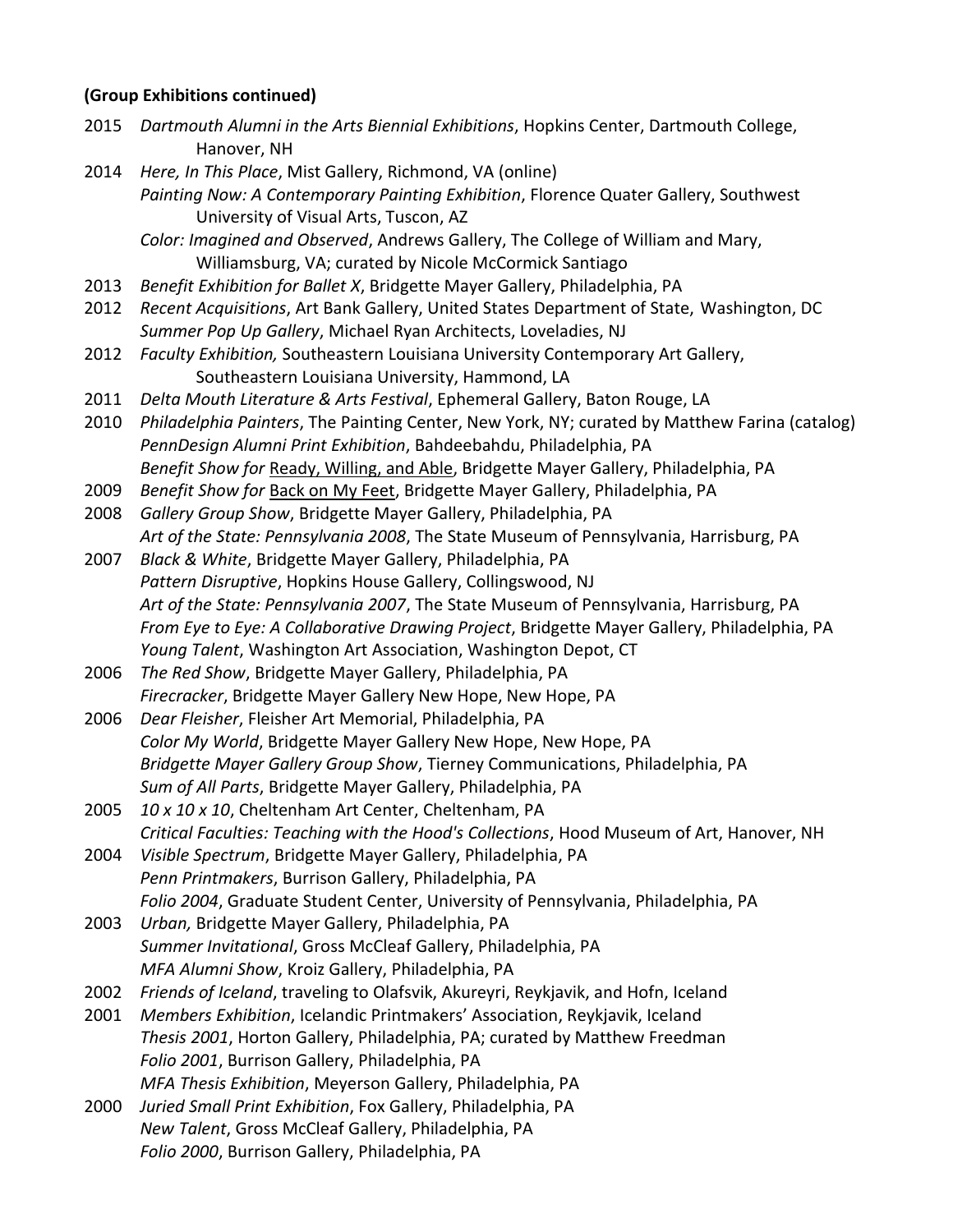### **(Group Exhibitions continued)**

- 2000 *Vital Signs: Drawing as Inquiry*, Creative Arts Workshop, New Haven, CT; juried by Robert Reed *Six Artists*, La Terasse, Philadelphia, PA
- 1999 *Juried Small Print Exhibition*, Fox Gallery, Philadelphia, PA
- 1998 *Catamount Arts Gallery Group Exhibition*, Catamount Arts, Saint Johnsbury, VT *Senior Majors Exhibition*, Jaffe-Friede and Strauss Galleries, Hanover, NH (catalog)

# **•Selected Collections**

Capital One, Washington, DC The Center for Art in Wood, Philadelphia, PA Dartmouth College, Hanover, NH Fox School of Business, Temple University, Philadelphia, PA Icelandic Printmakers' Association, Reykjavik, Iceland The PEW Charitable Trusts, Washington, DC Presbyterian College, Clinton, SC Southeastern Louisiana University, Hammond, LA United States State Department, Washington, DC University of Pennsylvania, Philadelphia, PA

# **•Publications**

Lee, M. Linda. "Lost in Space," TOWN; August 2019 (color reproduction)

Scar, Ken. "Clemson art professor receives prestigious Pollock-Krasner Foundation grant,"

#### theNEWSSTAND; July 3, 2019

Cashman, Kaelyn. "Greer Artist Awarded PKF Grant Funds," Greer Citizen; April 24, 2019 Churchill, Ramie. "Guest Art Exhibition featuring Mark Brosseau," USM Spire-Times; February 26, 2019 Hays, Jody. "Connector Interview: Painting and Politics," Locate Arts; October 19, 2017

(color reproduction)

McElroy, Lucy. "Greenville Artist's Vibrant Work Featured at UPSTATE Gallery on Main," The Carolinian; July 20, 2017 (color reproduction)

"A selection of recent works by Mark Brosseau on view at UPSTATE Gallery on Main," artdaily.org; July 16, 2017 (color reproduction)

"USC Upstate in Spartanburg, SC, Offers Works by Mark Brosseau," Carolina Arts; July 2017, p. 14 (color reproduction)

Lieberman, Michael. "Muse at the Hues – Hues Muse at Mt. Airy Contemporary," theartblog.org; November 30, 2016 (color reproduction)

D'Agostino, Paul. "Spotlit: The TSA Network," Brooklyn Magazine; September 20, 2016 (color reproduction)

Newhall, Edith. "Woodmere Annual show: A vast art portrait of the city," Philadelphia Inquirer; July 3, 2016

Hunter, Becky Huff. "Critics' Picks: 'Repeater'," ArtForum.com; April 18, 2016 (color reproduction) Newhall, Edith. "Galleries: Lyricism, dissonance," Philadelphia Inquirer; April 17, 2016 (color reproduction)

Newhall, Edith. "Galleries: It's all art, root, and branch," Philadelphia Inquirer; May 24, 2010 (color reproduction)

Isaacs, John. "Art and about: Four seriously good shows," imby.com; April 26, 2015

Michelman, Elizabeth. "Finding the Art in Dartmouth: Diverse Perspectives at Alumni Biennial," Artscope; March/April 2015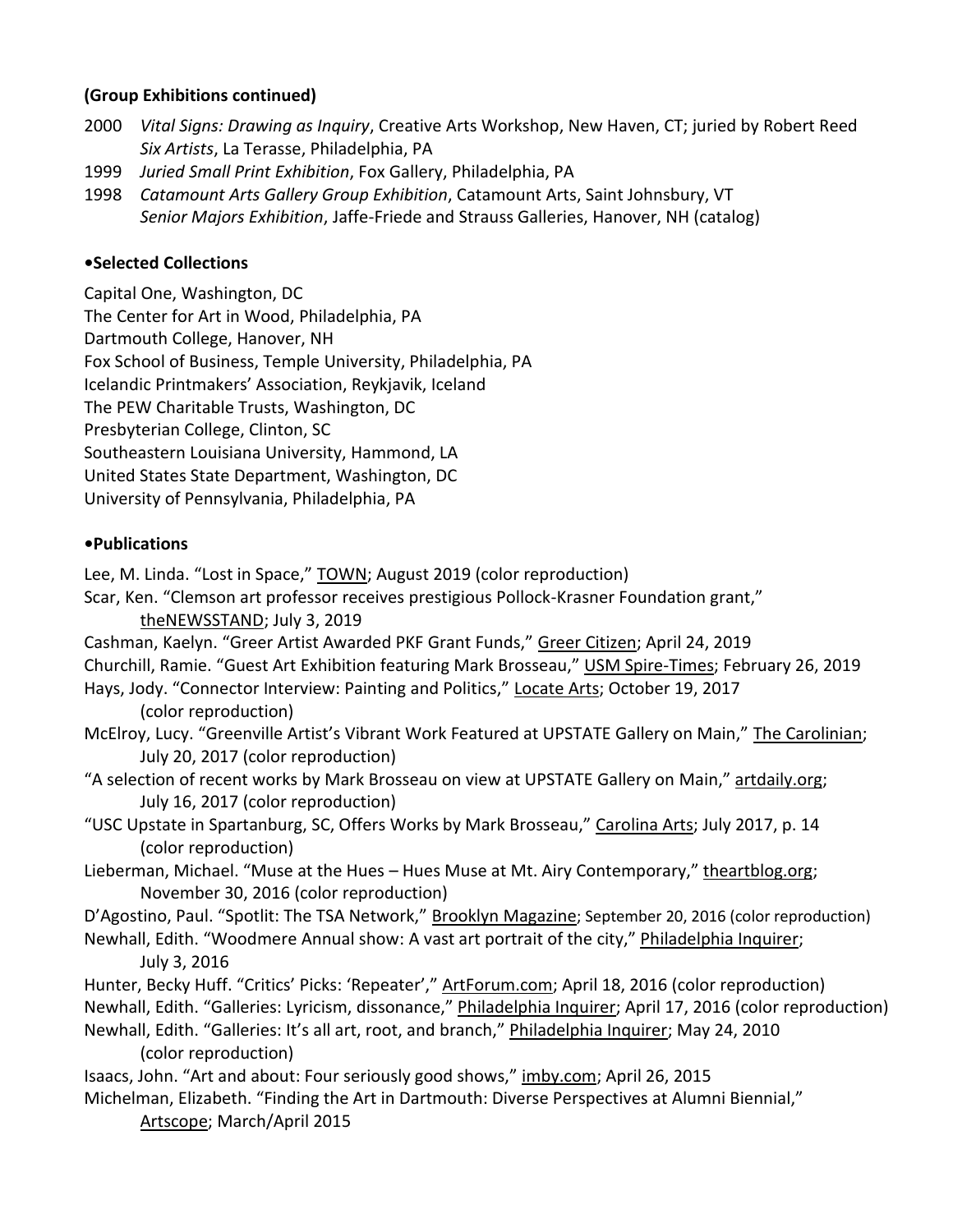# **(Publications continued)**

Butler, Sharon. "Painting of the Day: Mark Brosseau's Viscous," [www.twocoatsofpaint.com;](http://www.twocoatsofpaint.com/) February 8, 2015 (color reproduction)

Trujillo, Mark. "The Influence of Andrew Forge," Huffpost Arts & Culture; December 5, 2014 (color reproduction)

Johnson, Pat. "Pop Up Gallery Presents Abstract and Conceptual Art in Loveladies," TheSandpaper.net; July 12, 2012

Patrick, Sara. "Faculty art show opens in SLUCAG," The Lion's Roar; January 30, 2012

Brown, Gerard. Alter Hall Art Collection at the Fox School of Business; Temple University, Philadelphia, PA; 2010 (color reproduction)

Newhall, Edith. "An artist doing edgy, exhilarating things with color," Philadelphia Inquirer; July 18, 2010 (color reproduction)

Mullen, Stephanie. "Bold Perspective," Where Philadelphia; July 2010 (color reproduction) Walsh, Bruce. "Look Who's Talking: Expressionist Mark Brosseau opens up about art that's

hard to explain," Philadelphia Citypaper; July 15, 2010 (color reproduction) Bussman, Jeffrey. "Second Friday, July 2010", Post-Nonprofalyptic; July 19, 2010 (color reproduction) "Art gallery events around town," Philadelphia Daily News; July 2, 2010 (color reproduction) Newhall, Edith. "That Summer Standard, the Group Show, is Reinvented," Philadelphia Inquirer;

June 14, 2009 (color reproduction)

Slupe, Ellen. "Art of the State," Art Matters; August 2007 (color reproduction)

Rosof, Libby. "Survival Plan for First Friday," theartblog.org; May 5, 2007

Newhall, Edith. "Having Fun," Philadelphia Inquirer; June 9, 2006 (color reproduction)

Strauss, R.B. "First Friday Spotlight," aroundphilly.com*;* June 1, 2006 (color reproduction)

Donohoe, Victoria. "Neighbors Weekend Section," Philadelphia Inquirer; December 4, 2005

"Saint Joseph's University Art Gallery to Feature Local Artist Mark Brosseau," City Suburban News, Narberth, PA; November 2, 2005

Dubois, Sue. "Alumni News," Dartmouth Alumni Magazine; March/April 2004,

pp. 55-56 (color reproduction)

New American Paintings; Volume 45: 2003 Mid-Atlantic Issue; Summer 2003 (color reproduction) Hill, Lori. "Summer Games," Philadelphia City Paper; Philadelphia, PA; July 2003

Ransu, J.B.K. "Delicate Space," Morgunbladid; Reykjavik, Iceland; June 2002 (color reproduction) Morgunbladid; Reykjavik, Iceland; April 2002

Fjardarposturinn; Hafnarfjordur, Iceland; March 2002

Philadelphia City Paper; Philadelphia, PA; May 2001

Dartmouth Alumni Magazine; Hanover, NH; May 2001

Caledonian Record; Saint Johnsbury, VT; May 2001

Lyndon Independent; Lyndon, VT; March 1999 (reproduction)

Stonefence Review; Hanover, NH; June 1998 (reproduction)

Stonefence Review; Hanover, NH; December 1997 (reproduction)

Stonefence Review; Hanover, NH; June 1997 (reproduction)

#### **•Teaching Experience**

Current Instructor, Painting, Drawing, Color Theory, and Abstraction, Greenville Center for Creative Arts, Greenville, SC

2019 – 2020 Adjunct Professor, Two-Dimensional Design and Drawing, Wofford College, Spartanburg, SC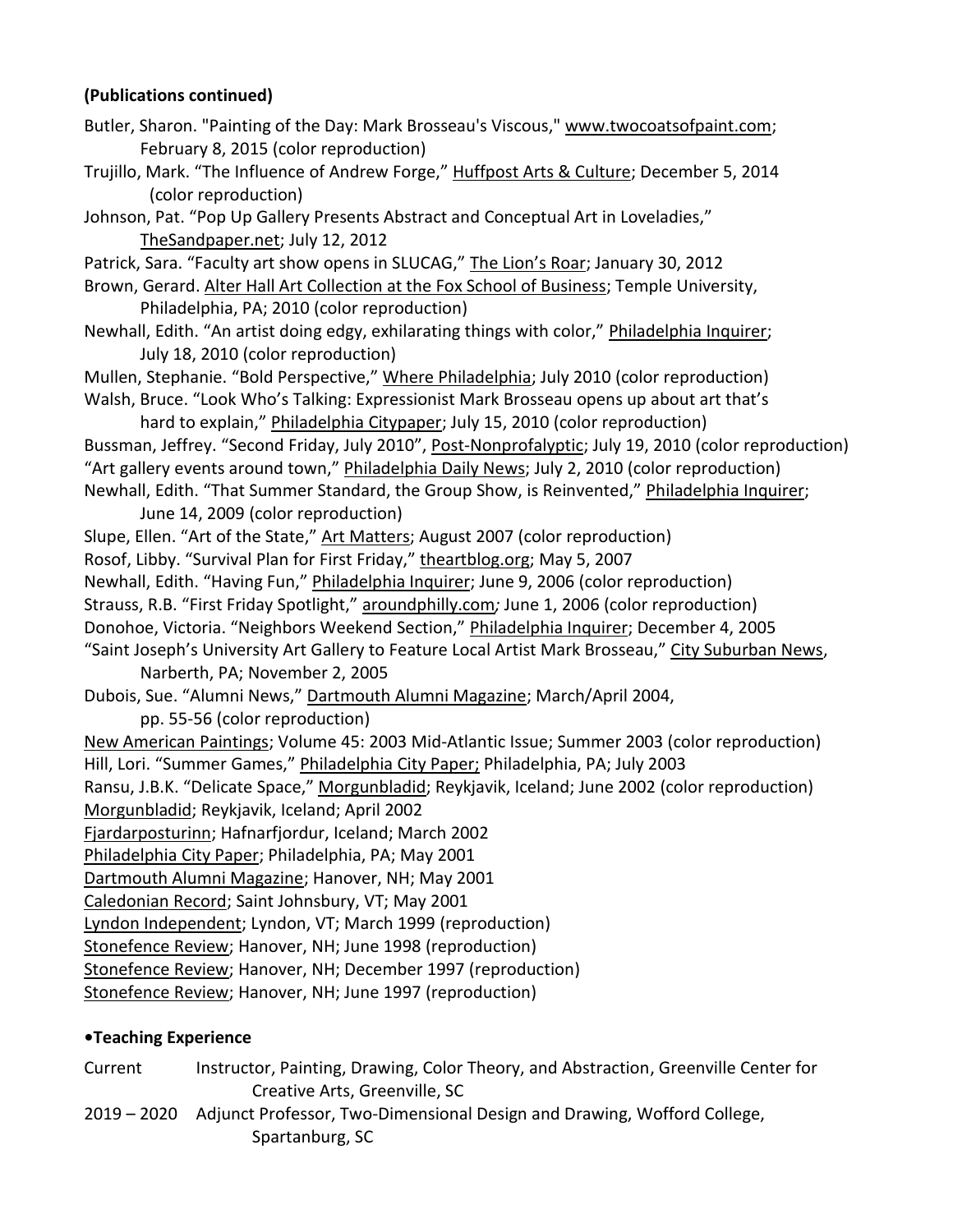# **(Teaching Experience continued)**

| $2018 - 2020$ | Lecturer, Foundations Two-Dimensional Design and Art Appreciation,              |
|---------------|---------------------------------------------------------------------------------|
|               | Clemson University, Clemson, SC                                                 |
| $2018 - 2019$ | Mentor, Brandon Fellowship, Greenville Center for Creative Arts, Greenville, SC |
| 2018          | Visiting Speaker, Greenville Center for Creative Arts, Greenville, SC           |
|               | Visiting Speaker, Fine Arts Center, Greenville, SC                              |
|               | Visiting Speaker, University of South Carolina Upstate, Spartanburg, SC         |
| $2011 - 2012$ | Adjunct Professor, Louisiana State University, Baton Rouge, LA                  |
|               | Lecturer, Southeastern Louisiana University, Hammond, LA                        |
| 2010          | Visiting Artist & Critic, Pennsylvania College of Art and Design, Lancaster, PA |
| 2009          | Visiting Artist, Pennsylvania College of Art and Design, Lancaster, PA          |
| 2008          | Visiting Artist, Pennsylvania College of Art and Design, Lancaster, PA          |
| 2008          | Visiting Artist, York College, York, PA                                         |
| 2007          | Visiting Critic, Dartmouth College, Hanover, NH                                 |
| 2006          | Visiting Artist, Swarthmore College, Swarthmore, PA                             |
| 2006          | Visiting Artist, University of Pennsylvania, Philadelphia, PA                   |
| 2004          | Visiting Artist, Swarthmore College, Swarthmore, PA                             |
|               | Guest Instructor, Drawing Classes, Haverford College, Haverford, PA             |
|               | Visiting Artist, Printmaking, Dartmouth College, Hanover, NH                    |
| 2002          | Instructor, Printmaking Workshops, Icelandic Printmakers Association,           |
| วกกก          | Instructor Figure Drawing 1 Hniversity of Dennsylvania Dhiladelnhia DA          |

2000 Instructor, Figure Drawing 1, University of Pennsylvania, Philadelphia, PA

# **•Relevant Professional Experience**

| $2019 - 2022$ | Member, Tiger Strikes Asteroid Greenville, Greenville, SC                                                                         |
|---------------|-----------------------------------------------------------------------------------------------------------------------------------|
| $2016 - 2022$ | Board Member, Tiger Strikes Asteroid, New York, NY                                                                                |
| 2020          | Guest Speaker, Lyndon House Arts Center, Athens, GA                                                                               |
|               | Curator, Navigating Experience, Greenville Center for Creative Arts,                                                              |
|               | Greenville, SC                                                                                                                    |
|               | Curator, Other Places, TSA PDF                                                                                                    |
| 2019          | Curator, In Front of Your Eyes: Hannah Cole, Jodi Hays, and Celia Reisman, Greenville<br>Center for Creative Arts, Greenville, SC |
|               | Co-Curator, Sagas, Tiger Strikes Asteroid Philadelphia, Philadelphia, PA                                                          |
|               | Curator, Inquiry: Investigation through Abstraction, Meyers Gallery, University of<br>Cincinnati, Cincinnati, OH                  |
| 2018          | Organizer, Tiger Strikes Asteroid Groundwork archive of process drawings                                                          |
| $2017 - 2018$ | Member, Tiger Strikes Asteroid Los Angeles, Los Angeles, CA                                                                       |
| 2016          | Curator, Phenomena, Tiger Strikes Asteroid, Satellite Art Show, Miami Beach, FL                                                   |
| $2014 - 2016$ | Co-Director, Tiger Strikes Asteroid Philadelphia, Philadelphia, PA                                                                |
| 2015          | Co-Director, Artist-Run at the Satellite Show Miami Beach, Miami Beach, FL                                                        |
|               | Curator, Walk the Line, Pagus Projects, Norristown, PA                                                                            |
|               | Curator, Shape Play, Tiger Strikes Asteroid, Philadelphia, PA                                                                     |
| 2010          | Curator, Places, Everyone, Gross McCleaf Gallery, Philadelphia, PA                                                                |
|               | Juror, 36 <sup>th</sup> Annual Juried Art Exhibition, Hopkins House Gallery, Collingswood, NJ                                     |
| 2010          | Curator, Susan Lichtman & Celia Reisman, Gross McCleaf Gallery, Philadelphia, PA                                                  |
| 2009          | Curator, Fixed Objects, Gross McCleaf Gallery, Philadelphia, PA                                                                   |
|               | Curator, Four-Ring Circus, Gross McCleaf Gallery, Philadelphia, PA                                                                |
|               | Curator, Resonance of Place, Gross McCleaf Gallery, Philadelphia, PA                                                              |